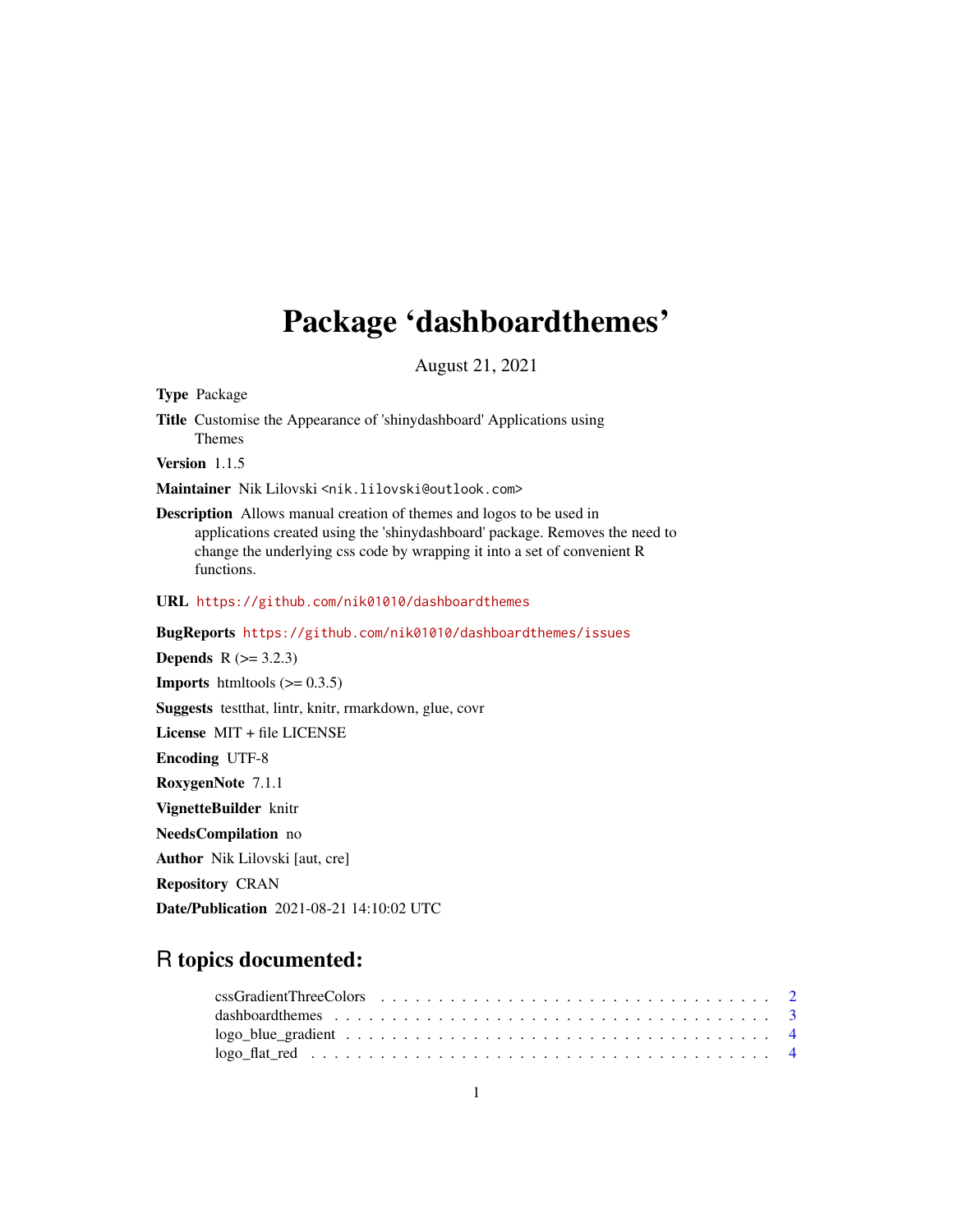<span id="page-1-0"></span>

|       | $logo\_grey\_dark \dots \dots \dots \dots \dots \dots \dots \dots \dots \dots \dots \dots \dots \dots \dots \dots \dots \dots$ |    |
|-------|--------------------------------------------------------------------------------------------------------------------------------|----|
|       |                                                                                                                                |    |
|       |                                                                                                                                |    |
|       |                                                                                                                                |    |
|       |                                                                                                                                |    |
|       |                                                                                                                                |    |
|       |                                                                                                                                |    |
|       |                                                                                                                                |    |
|       |                                                                                                                                |    |
|       |                                                                                                                                |    |
|       |                                                                                                                                |    |
|       |                                                                                                                                |    |
|       |                                                                                                                                |    |
|       |                                                                                                                                |    |
|       |                                                                                                                                |    |
|       |                                                                                                                                |    |
| Index |                                                                                                                                | 23 |

<span id="page-1-1"></span>cssGradientThreeColors

*cssGradientThreeColors*

#### Description

Generates CSS code for a gradient with three colors

#### Usage

```
cssGradientThreeColors(
  direction = "down",
  colorStart,
  colorMiddle,
  colorEnd,
  colorStartPos = 0,colorMiddlePos = 50,
  colorEndPos = 100
\mathcal{L}
```
#### Arguments

| direction     | String. Direction of the gradient (down/right). Defaults to down.      |
|---------------|------------------------------------------------------------------------|
| colorStart    | String. Start (top/left) colour of the gradient.                       |
| colorMiddle   | String. Middle colour of the gradient.                                 |
| colorEnd      | String. End (bottom/right) colour of the gradient.                     |
| colorStartPos | Numeric. Position of the start colour. Defaults to 0.                  |
|               | colorMiddlePos Numeric. Position of the middle colour. Defaults to 50. |
| colorEndPos   | Numeric. Position of the end colour; defaults to 100.                  |
|               |                                                                        |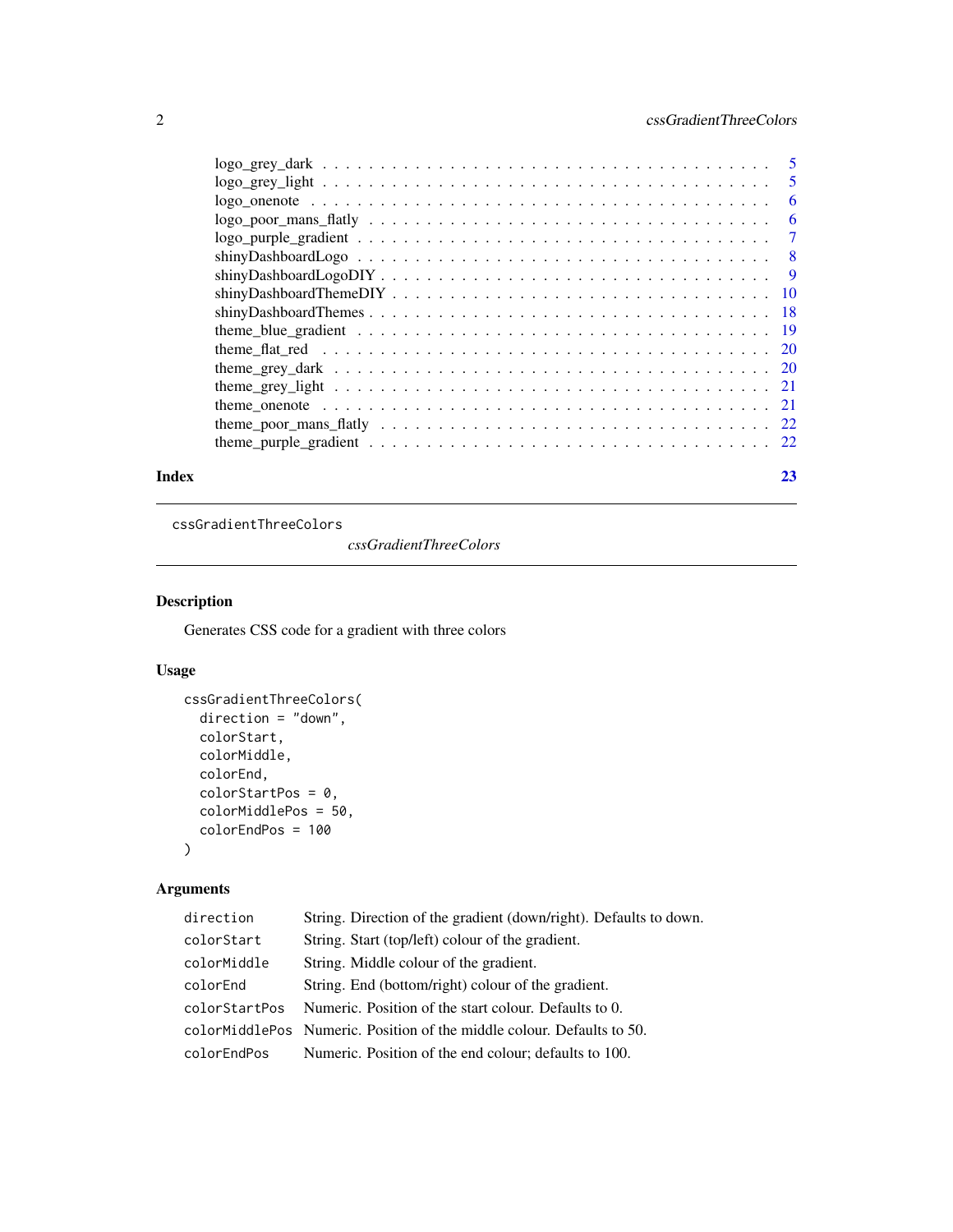#### <span id="page-2-0"></span>dashboardthemes 3

#### Value

CSS code. Gradient with three colors.

#### See Also

[shinyDashboardThemeDIY,](#page-9-1)[shinyDashboardLogoDIY](#page-8-1),

#### Examples

```
cssGradientThreeColors(
  direction = "right"
  ,colorStart = "rgba(44,222,235,1)"
  , colorMiddle = "rgba(44,222,235,1)"
  ,colorEnd = "rgba(0,255,213,1)"
  ,colorStartPos = 0
  ,colorMiddlePos = 30
  ,colorEndPos = 100
)
```
dashboardthemes *dashboardthemes: a package for custom themes in shinydashboard applications*

#### Description

The dashboardthemes package provides two main important features:

- Using new pre-defined themes and logos for dashboards.
- Creating custom themes and logos for dashboards.

#### Available functions

The available functions are:

- [shinyDashboardThemes](#page-17-1): Calls a custom theme created using shinyDashboardThemeDIY.
- [shinyDashboardLogo](#page-7-1): Calls a custom logo created using shinyDashboardLogoDIY.
- [shinyDashboardThemeDIY](#page-9-1): Creates a custom theme object.
- [shinyDashboardLogoDIY](#page-8-1): Creates a custom logo object. Inspired from [here.](http://www.dataseries.org/)
- [cssGradientThreeColors](#page-1-1): Creates a three colour gradient to be used in themes.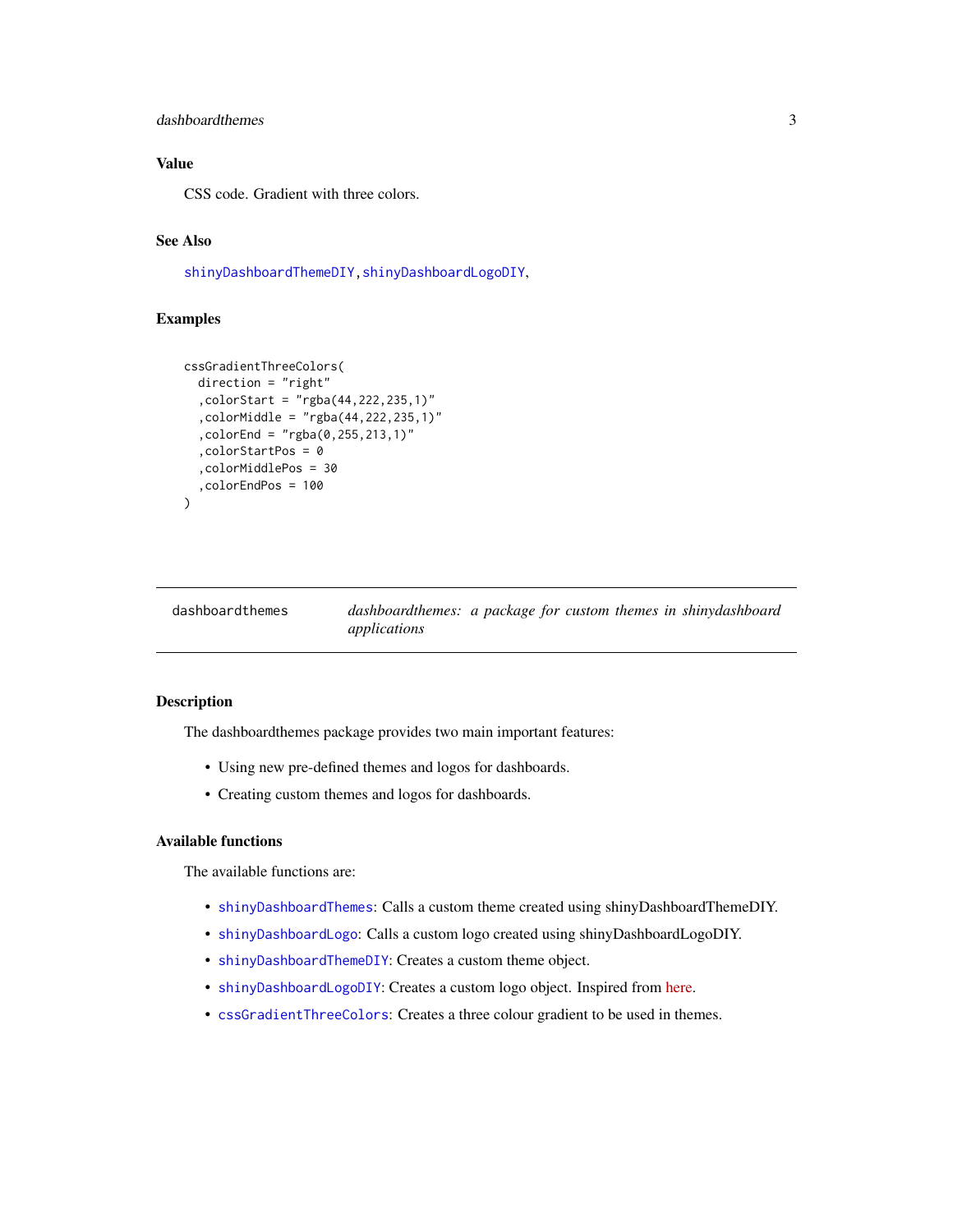<span id="page-3-0"></span>logo\_blue\_gradient *logo\_blue\_gradient*

#### Description

Blue Gradient logo for a shinydashboard application

#### Usage

```
logo_blue_gradient(boldText = "Shiny", mainText = "App", badgeText = "v1.1")
```
#### Arguments

| boldText  | String. Bold text for the logo.  |
|-----------|----------------------------------|
| mainText  | String. Main text for the logo.  |
| badgeText | String. Text for the logo badge. |

#### Value

Object produced by shinyDashboardLogoDIY

#### See Also

[shinyDashboardLogoDIY](#page-8-1)

logo\_flat\_red *logo\_flat\_red*

#### Description

Flat Red logo for a shinydashboard application

#### Usage

```
logo_flat_red(boldText = "Shiny", mainText = "App", badgeText = "v1.1")
```
#### Arguments

| boldText  | String. Bold text for the logo.  |
|-----------|----------------------------------|
| mainText  | String. Main text for the logo.  |
| badgeText | String. Text for the logo badge. |

#### Value

Object produced by shinyDashboardLogoDIY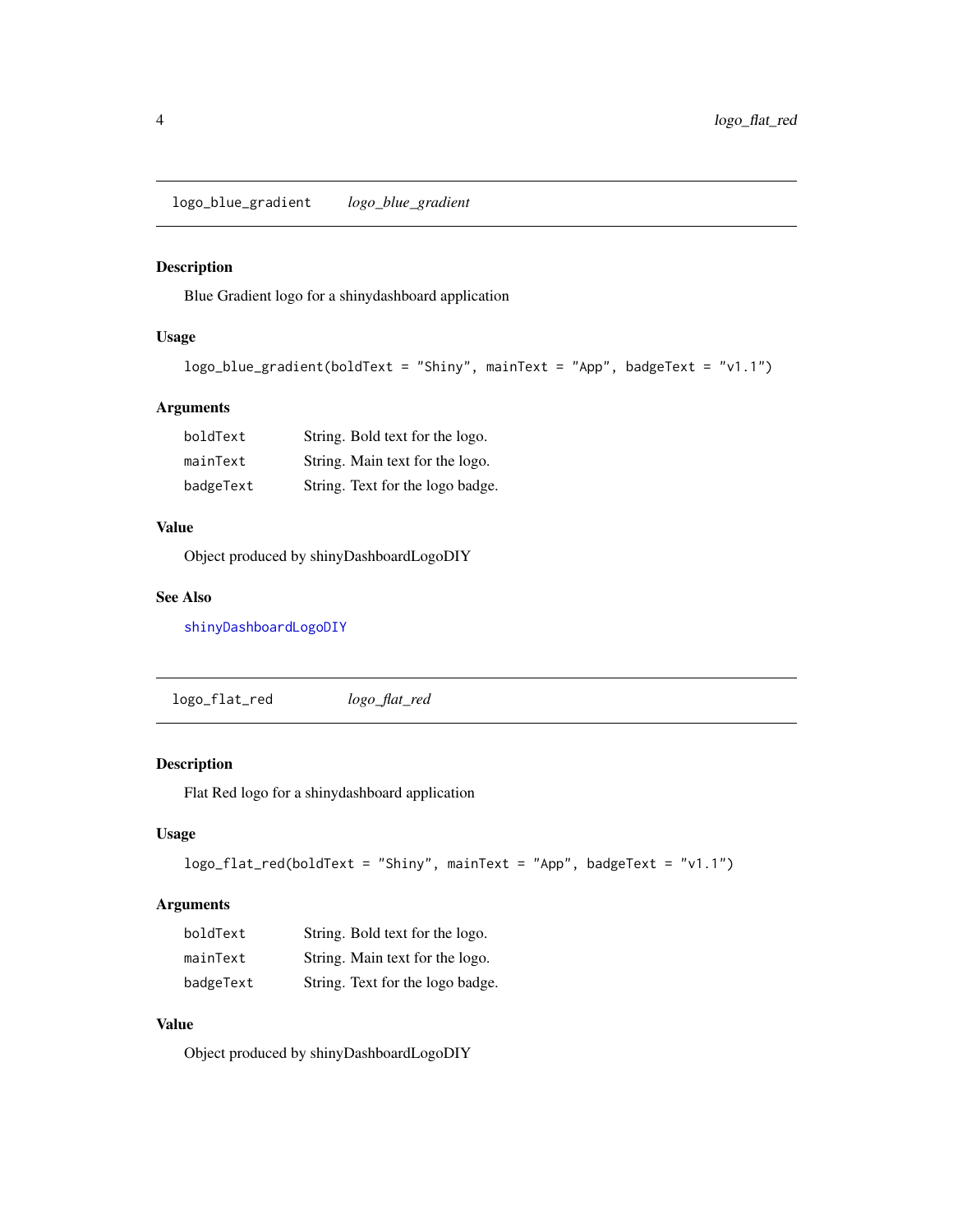<span id="page-4-0"></span>logo\_grey\_dark 5

#### See Also

[shinyDashboardLogoDIY](#page-8-1)

logo\_grey\_dark *logo\_grey\_dark*

#### Description

Grey Dark logo for a shinydashboard application

#### Usage

```
logo_grey_dark(boldText = "Shiny", mainText = "App", badgeText = "v1.1")
```
#### Arguments

| boldText  | String. Bold text for the logo.  |
|-----------|----------------------------------|
| mainText  | String. Main text for the logo.  |
| badgeText | String. Text for the logo badge. |

#### Value

Object produced by shinyDashboardLogoDIY

#### See Also

[shinyDashboardLogoDIY](#page-8-1)

logo\_grey\_light *logo\_grey\_light*

#### Description

Grey Light logo for a shinydashboard application

#### Usage

```
logo_grey_light(boldText = "Shiny", mainText = "App", badgeText = "v1.1")
```
#### Arguments

| boldText  | String. Bold text for the logo.  |
|-----------|----------------------------------|
| mainText  | String. Main text for the logo.  |
| badgeText | String. Text for the logo badge. |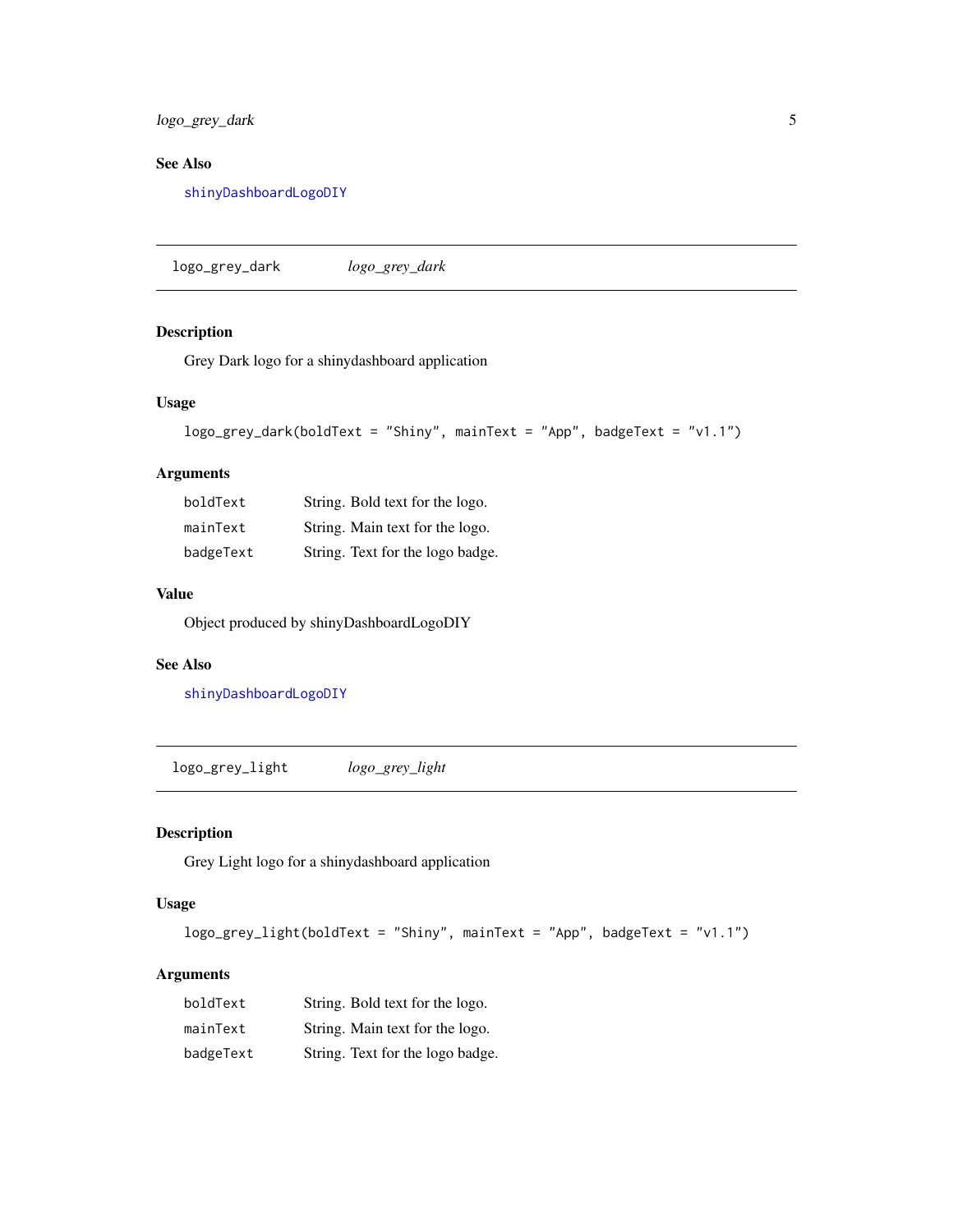#### <span id="page-5-0"></span>Value

Object produced by shinyDashboardLogoDIY

#### See Also

[shinyDashboardLogoDIY](#page-8-1)

logo\_onenote *logo\_onenote*

#### Description

OneNote logo for a shinydashboard application

#### Usage

```
logo\_onenote(boldText = "Shiny", mainText = "App", badgeText = "v1.1")
```
#### Arguments

| boldText  | String. Bold text for the logo.  |
|-----------|----------------------------------|
| mainText  | String. Main text for the logo.  |
| badgeText | String. Text for the logo badge. |

#### Value

Object produced by shinyDashboardLogoDIY

#### See Also

[shinyDashboardLogoDIY](#page-8-1)

logo\_poor\_mans\_flatly *logo\_poor\_mans\_flatly*

#### Description

Poor Man's Flatly logo for a shinydashboard application

#### Usage

```
logo_poor_mans_flatly(boldText = "Shiny", mainText = "App", badgeText = "v1.1")
```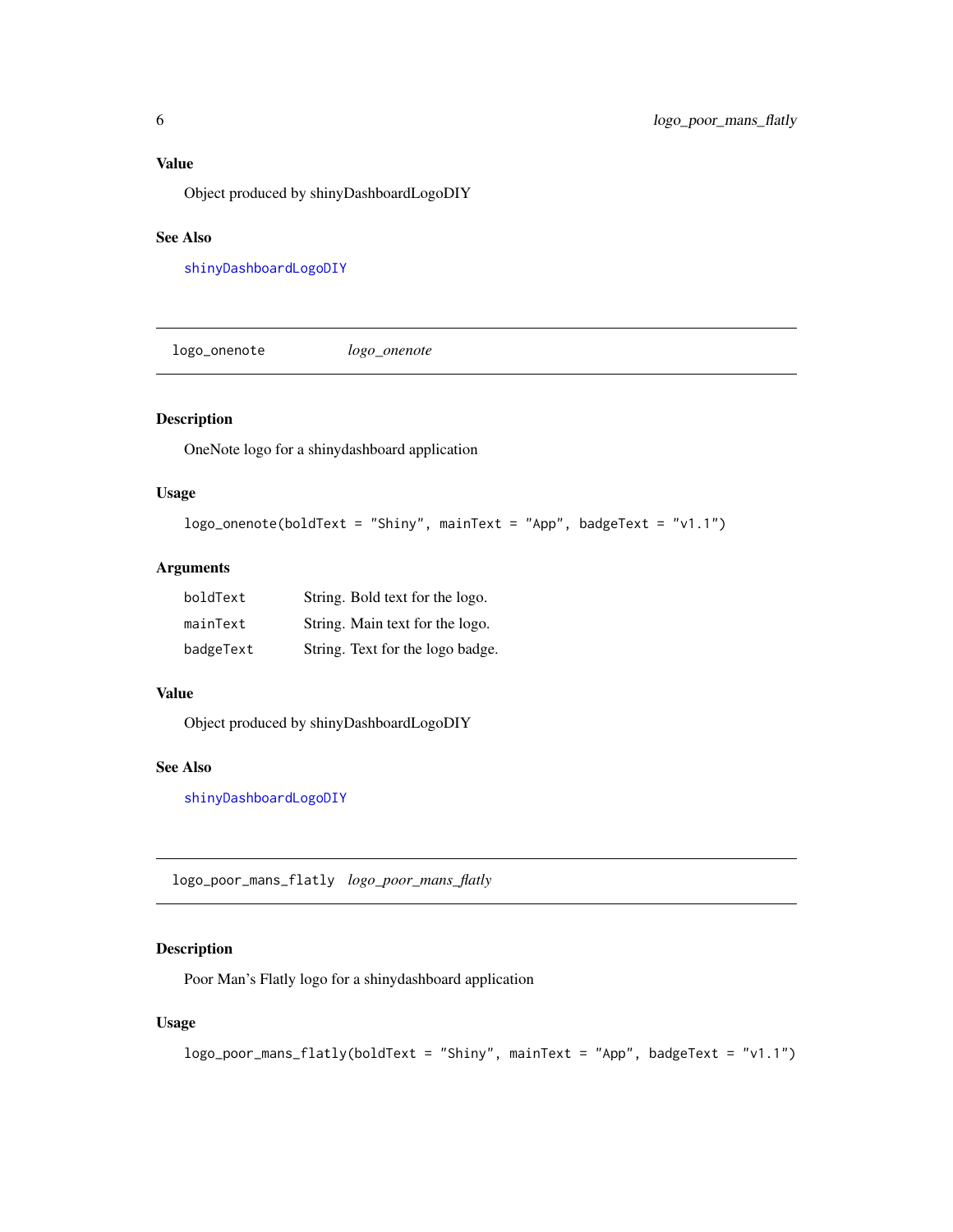#### <span id="page-6-0"></span>Arguments

| boldText  | String. Bold text for the logo.  |
|-----------|----------------------------------|
| mainText  | String. Main text for the logo.  |
| badgeText | String. Text for the logo badge. |

#### Value

Object produced by shinyDashboardLogoDIY

#### See Also

[shinyDashboardLogoDIY](#page-8-1)

logo\_purple\_gradient *logo\_purple\_gradient*

#### Description

Purple Gradient logo for a shinydashboard application

#### Usage

```
logo_purple_gradient(boldText = "Shiny", mainText = "App", badgeText = "v1.1")
```
#### Arguments

| boldText  | String. Bold text for the logo.  |
|-----------|----------------------------------|
| mainText  | String. Main text for the logo.  |
| badgeText | String. Text for the logo badge. |

#### Value

Object produced by shinyDashboardLogoDIY

#### See Also

[shinyDashboardLogoDIY](#page-8-1)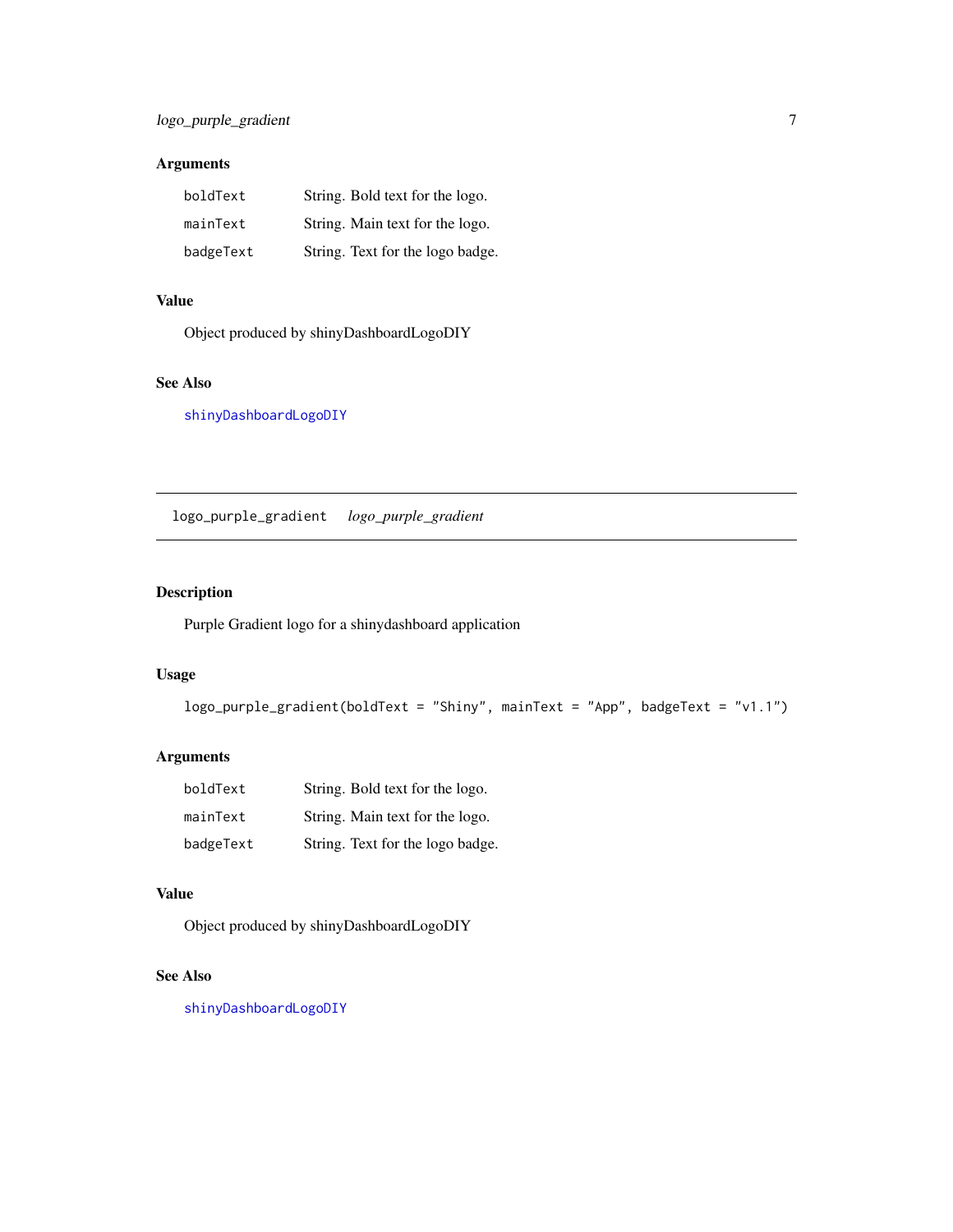<span id="page-7-1"></span><span id="page-7-0"></span>shinyDashboardLogo *shinyDashboardLogo*

#### Description

Calls a custom logo object created using shinyDashboardLogoDIY

#### Usage

```
shinyDashboardLogo(
  theme,
 boldText = "Shiny",
 mainText = "App",badgeText = "v1.1")
```
#### Arguments

| theme     | String. Name of theme to be used |
|-----------|----------------------------------|
| boldText  | String. Bold text for the logo.  |
| mainText  | String. Main text for the logo.  |
| badgeText | String. Text for the logo badge. |

#### Value

HTML code. Logo for shinydashboard's sidebar.

#### Note

This logo design was inspired from <http://www.dataseries.org/>.

#### See Also

[shinyDashboardLogoDIY,](#page-8-1)[shinyDashboardThemes](#page-17-1)

#### Examples

```
#...
### ui
#ui <- dashboardPage(
 ### ui header
 #dashboardHeader(
    ### changing logo
```

```
title = shinyDashboardLogo(
  theme = "blue_gradient",
```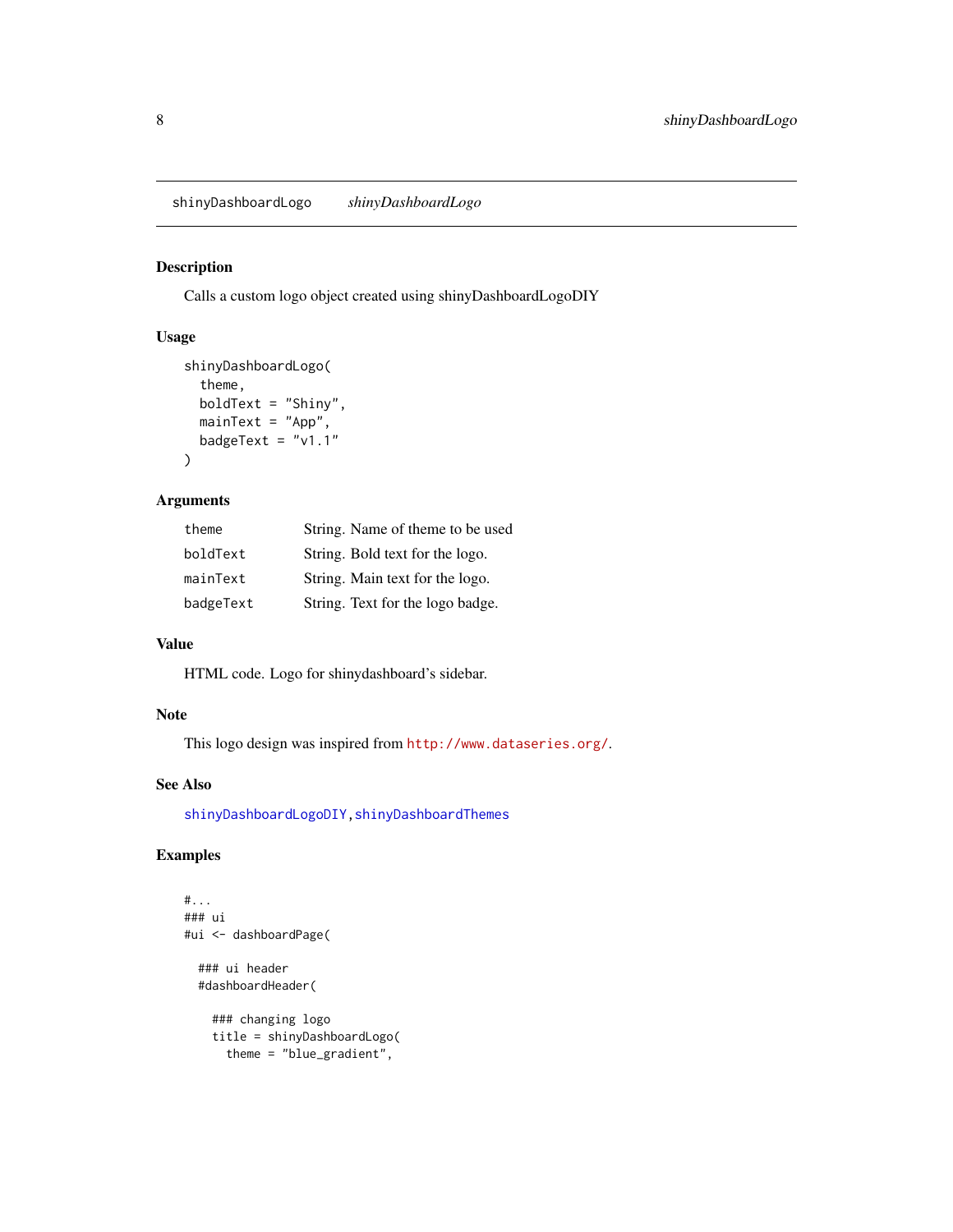#### <span id="page-8-0"></span>shinyDashboardLogoDIY 9

```
boldText = "Shiny",
  mainText = "App",
  badgeText = "v1.1"\lambda#...
```
<span id="page-8-1"></span>shinyDashboardLogoDIY *shinyDashboardLogoDIY*

#### Description

Creates a custom logo object for a shinydashboard application

#### Usage

```
shinyDashboardLogoDIY(
 boldText,
 mainText,
  textSize = 15,
 badgeText,
 badgeTextColor,
 badgeTextSize = 2,
 badgeBackColor,
 badgeBorderRadius = 3
)
```
#### Arguments

| boldText          | String. Bold text for the logo.                                     |
|-------------------|---------------------------------------------------------------------|
| mainText          | String. Main text for the logo.                                     |
| textSize          | Numeric. Text size for the logo. Defaults to 15.                    |
| badgeText         | String. Text for the logo badge.                                    |
|                   | badgeTextColor String. Text color of the logo badge.                |
|                   | badgeTextSize Numeric. Text color of the logo badge. Defaults to 2. |
|                   | badgeBackColor String. Background color of the logo badge.          |
| badgeBorderRadius |                                                                     |
|                   | Numeric. Border radius of the logo badge. Defaults to 3.            |

#### Value

HTML code. Logo for shinydashboard's sidebar.

#### Note

This logo design was inspired from <http://www.dataseries.org/>.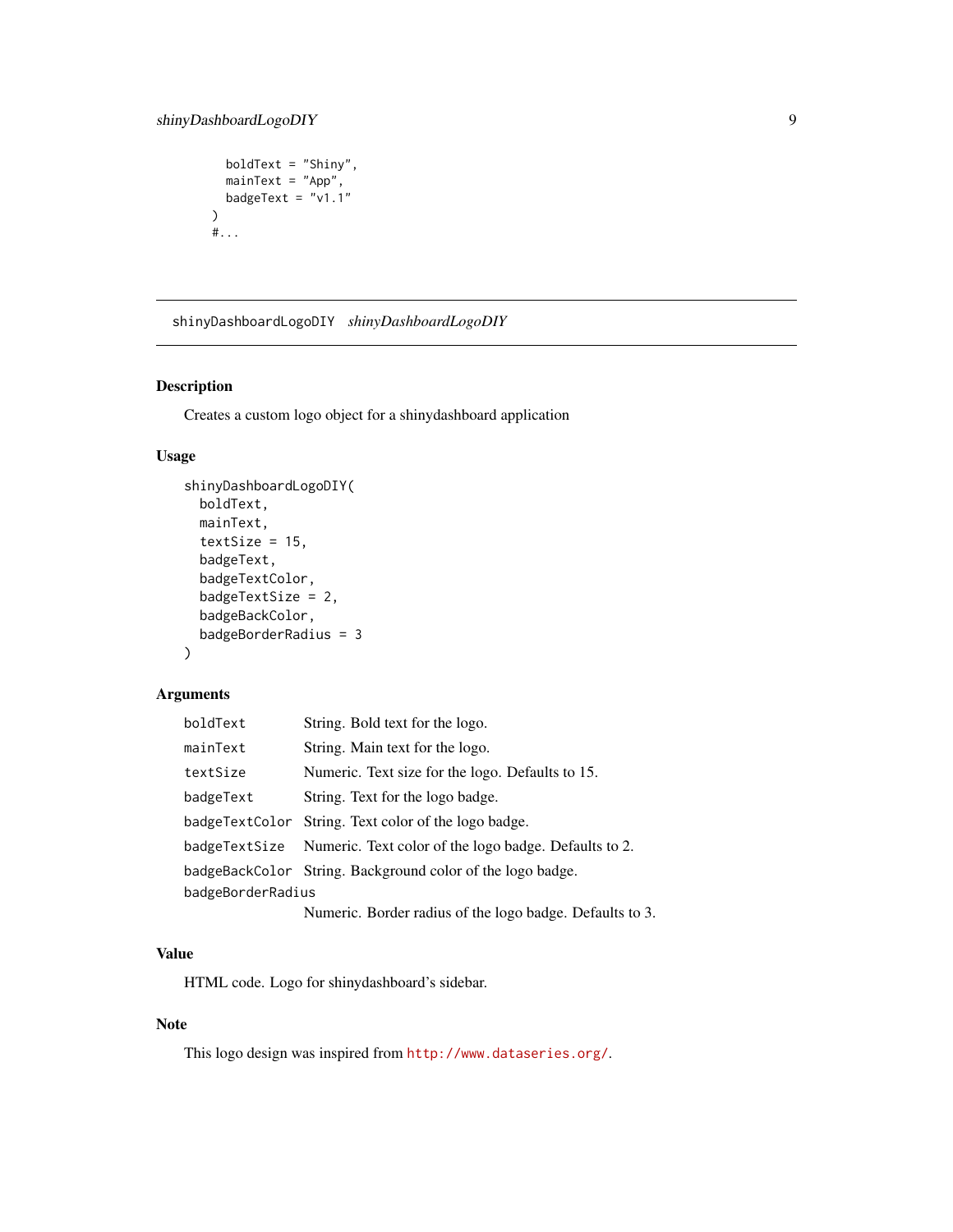#### <span id="page-9-0"></span>See Also

[shinyDashboardLogo](#page-7-1)[,cssGradientThreeColors](#page-1-1)

#### Examples

```
customLogo <- shinyDashboardLogoDIY(
  boldText = "SD"
  ,mainText = "Themes"
  ,textSize = 16
  ,badgeText = "v1.1"
  ,badgeTextColor = "white"
  ,badgeTextSize = 2
  ,badgeBackColor = "#40E0D0"
  ,badgeBorderRadius = 3
\overline{\phantom{a}}
```
<span id="page-9-1"></span>shinyDashboardThemeDIY

*shinyDashboardThemeDIY*

#### Description

Creates a custom theme object for a shinydashboard application

#### Usage

```
shinyDashboardThemeDIY(
  appFontFamily,
  appFontColor,
  logoBackColor,
  bodyBackColor,
  headerButtonBackColor,
  headerButtonIconColor,
  headerButtonBackColorHover,
  headerButtonIconColorHover,
  headerBackColor,
  headerBoxShadowColor,
  headerBoxShadowSize,
  sidebarBackColor,
  sidebarPadding,
  sidebarShadowRadius,
  sidebarShadowColor,
  sidebarMenuBackColor,
  sidebarMenuPadding,
  sidebarMenuBorderRadius,
  sidebarUserTextColor,
```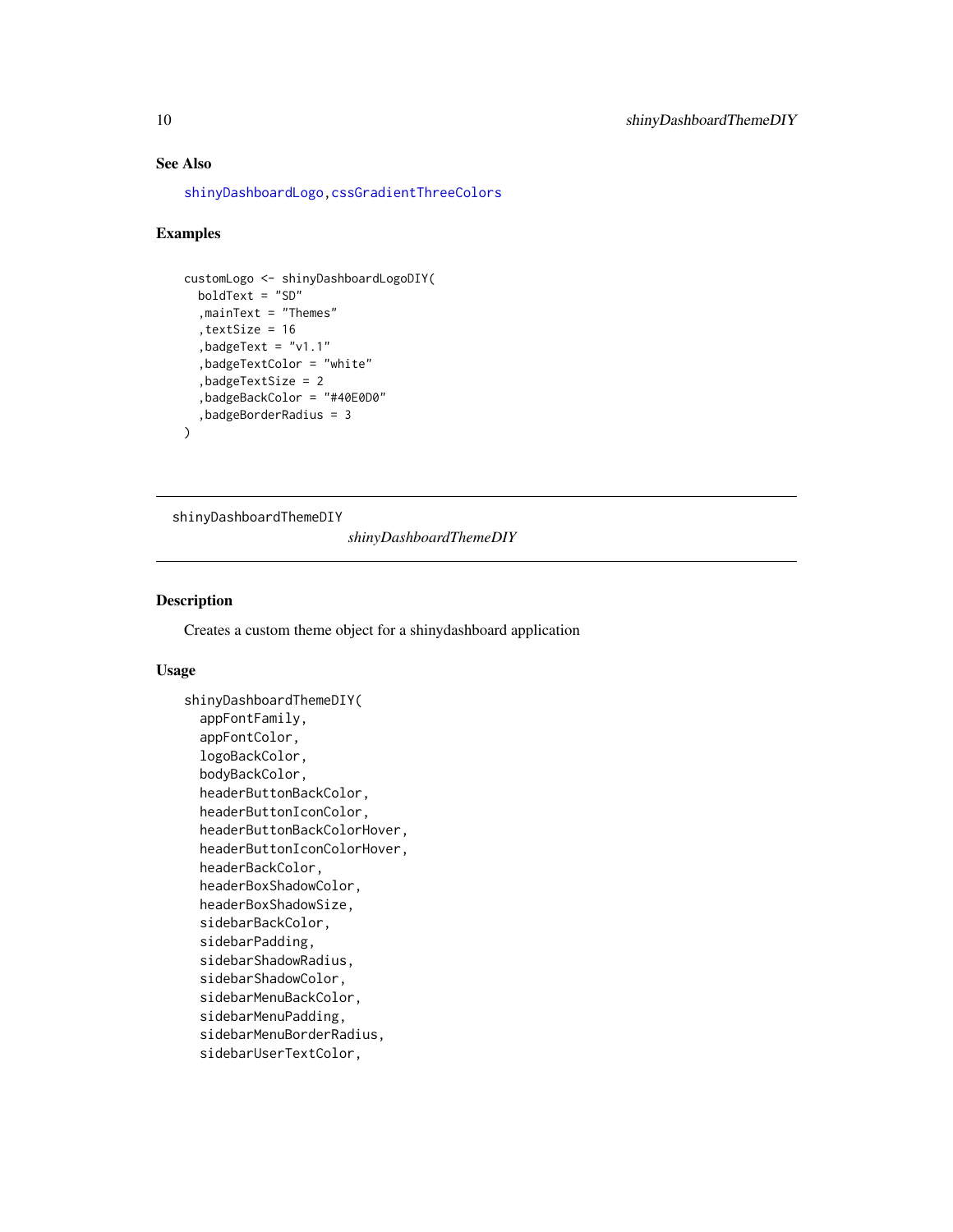sidebarSearchBackColor, sidebarSearchIconColor, sidebarSearchBorderColor, sidebarTabTextColor, sidebarTabTextSize, sidebarTabBorderStyle, sidebarTabBorderColor, sidebarTabBorderWidth, sidebarTabBackColorSelected, sidebarTabTextColorSelected, sidebarTabRadiusSelected, sidebarTabTextColorHover, sidebarTabBackColorHover, sidebarTabBorderStyleHover, sidebarTabBorderColorHover, sidebarTabBorderWidthHover, sidebarTabRadiusHover, boxBackColor, boxBorderRadius, boxShadowSize, boxShadowColor, boxTitleSize, boxDefaultColor, boxPrimaryColor, boxSuccessColor, boxWarningColor, boxDangerColor, tabBoxTabColor, tabBoxTabTextSize, tabBoxTabTextColor, tabBoxTabTextColorSelected, tabBoxBackColor, tabBoxHighlightColor, tabBoxBorderRadius, buttonBackColor, buttonTextColor, buttonBorderColor, buttonBorderRadius, buttonBackColorHover, buttonTextColorHover, buttonBorderColorHover, buttonHeight =  $"auto",$ buttonPadding = "6px 12px", textboxBackColor, textboxBorderColor, textboxBorderRadius, textboxBackColorSelect, textboxBorderColorSelect,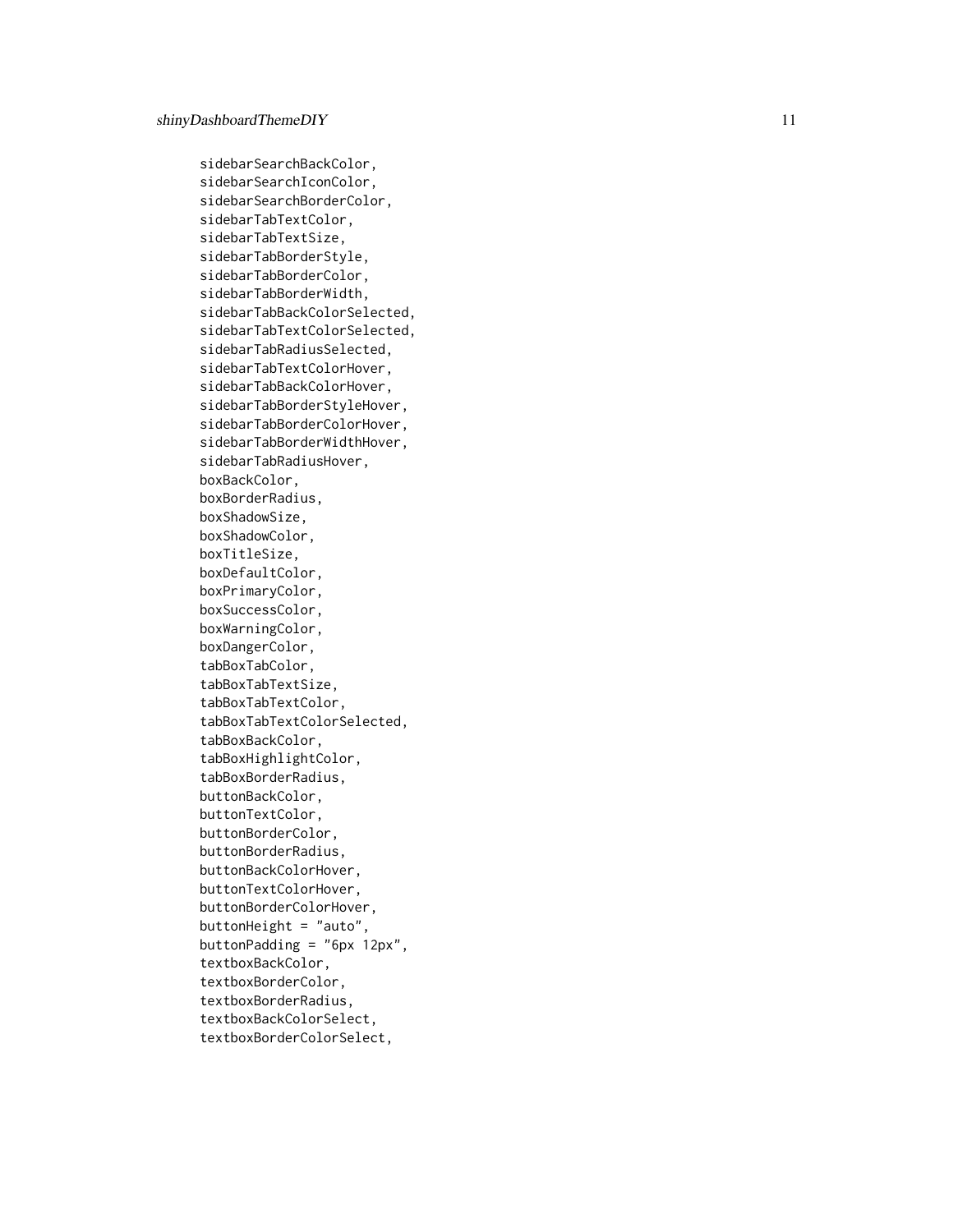```
textboxHeight = "auto",
textboxPadding = "6px 12px",
tableBackColor,
tableBorderColor,
tableBorderTopSize,
tableBorderRowSize,
primaryFontColor = "auto",
successFontColor = "auto",
warningFontColor = "auto",
dangerFontColor = "auto",
infoFontColor = "auto",
boxInfoColor = "auto"
```
#### Arguments

)

appFontFamily String. Application font. appFontColor String. Application font colour. logoBackColor String. Logo background colour. bodyBackColor String. Main page background colour. headerButtonBackColor String. Sidebar toggle button background colour. headerButtonIconColor String. Sidebar toggle button icon colour. headerButtonBackColorHover String. Sidebar toggle button background colour: hovered. headerButtonIconColorHover String. Sidebar toggle button icon colour: hovered. headerBackColor String. Top header background colour. headerBoxShadowColor String. Top header shadow colour. headerBoxShadowSize String. Top header shadow size. sidebarBackColor String. Sidebar background colour. sidebarPadding Numeric. Sidebar inner padding. sidebarShadowRadius String. Sidebar shadow radius. sidebarShadowColor String. Sidebar shadow colour. sidebarMenuBackColor String. Sidebar menu background colour. sidebarMenuPadding Numeric. Sidebar menu inner padding.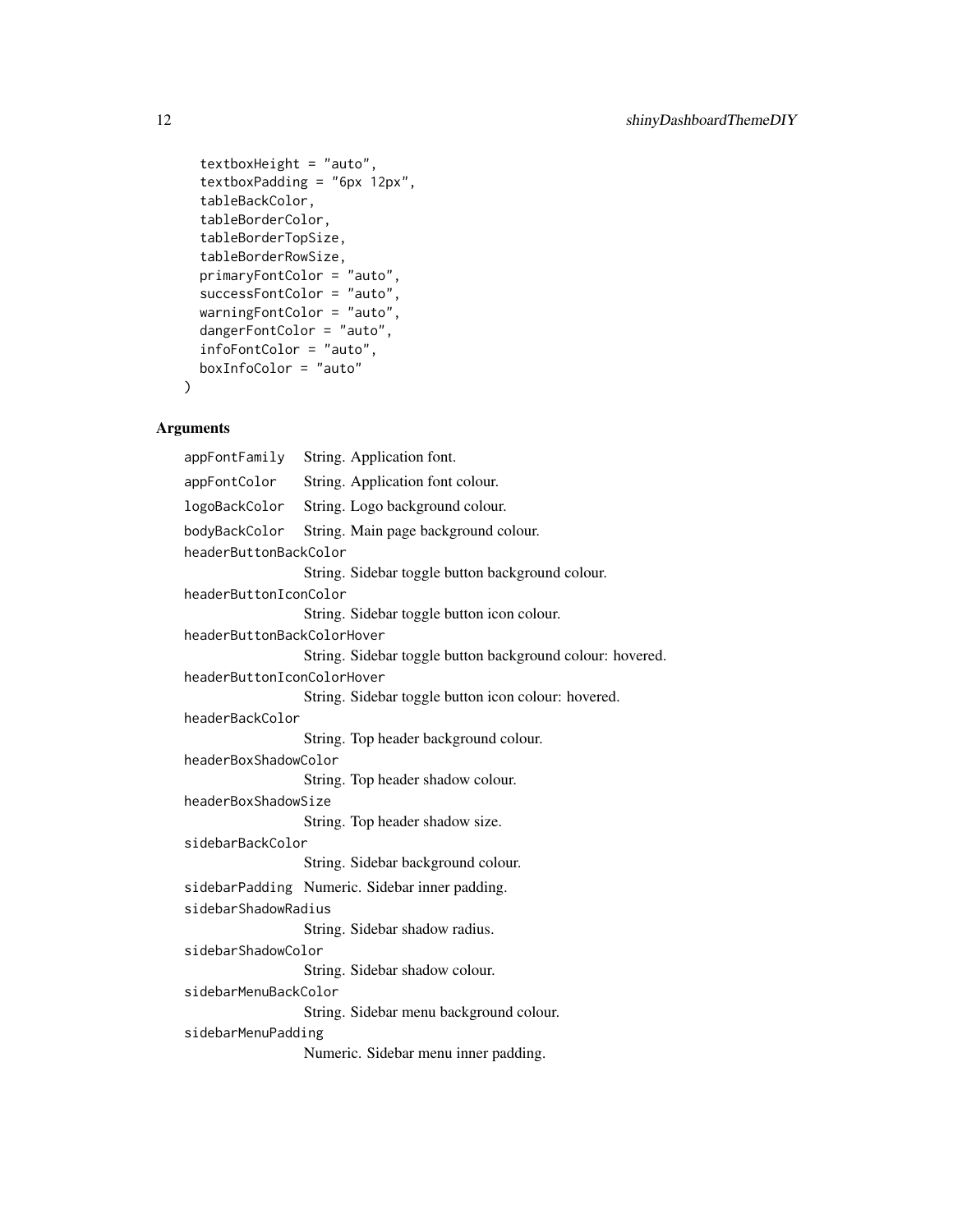```
sidebarMenuBorderRadius
                 Numeric. Sidebar menu shape radius.
sidebarUserTextColor
                 String. Sidebar userbox text colour.
sidebarSearchBackColor
                 String. Sidebar searchbox background colour.
sidebarSearchIconColor
                 String. Sidebar searchbox icon colour.
sidebarSearchBorderColor
                 String. Sidebar searchbox border line colour.
sidebarTabTextColor
                 String. Sidebar tab font colour.
sidebarTabTextSize
                 Numeric. Sidebar tab font size.
sidebarTabBorderStyle
                 String. Sidebar tab border line style.
sidebarTabBorderColor
                 String. Sidebar tab border line colour.
sidebarTabBorderWidth
                 Numeric. Sidebar tab border line width.
sidebarTabBackColorSelected
                 String. Sidebar tab background colour: selected.
sidebarTabTextColorSelected
                 String. Sidebar tab font colour: selected.
sidebarTabRadiusSelected
                 String. Sidebar tab shape radius: selected.
sidebarTabTextColorHover
                 String. Sidebar tab font colour: hovered.
sidebarTabBackColorHover
                 String. Sidebar tab background colour: hovered.
sidebarTabBorderStyleHover
                 String. Sidebar tab border line style: hovered.
sidebarTabBorderColorHover
                 String. Sidebar tab border line colour: hovered.
sidebarTabBorderWidthHover
                 Numeric. Sidebar tab border line width: hovered.
sidebarTabRadiusHover
                 String. Sidebar tab shape radius: hovered.
boxBackColor String. Box background colour.
boxBorderRadius
                 Numeric. Box shape radius.
boxShadowSize String. Box shadow size.
boxShadowColor String. Box shadow colour.
boxTitleSize Numeric. Box title font size.
```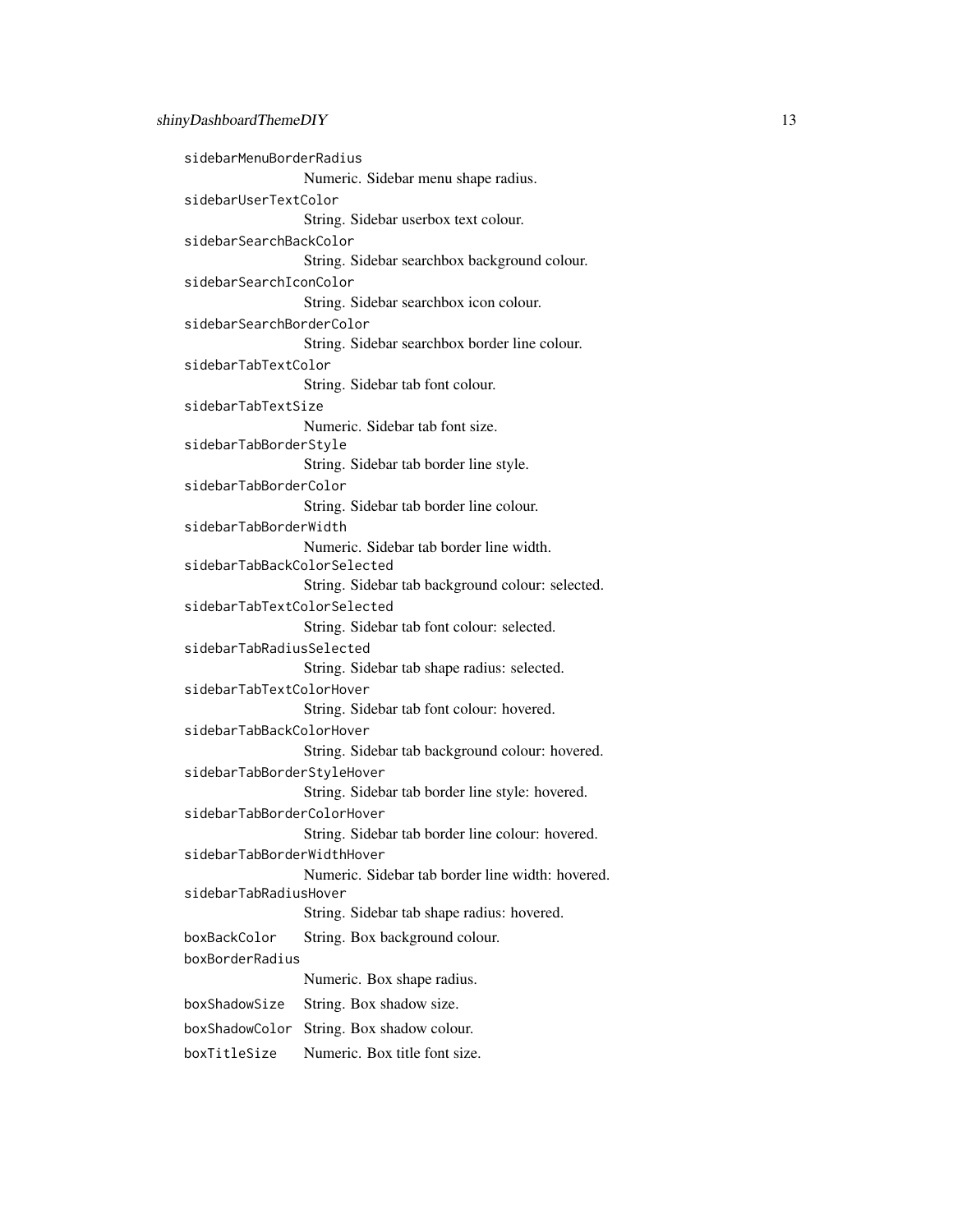```
boxDefaultColor
                 String. Box default highlight colour.
boxPrimaryColor
                 String. Box primary highlight colour.
boxSuccessColor
                 String. Box success highlight colour.
boxWarningColor
                 String. Box warning highlight colour.
boxDangerColor String. Box danger highlight colour.
tabBoxTabColor String. Tab box tab background colour.
tabBoxTabTextSize
                 Numeric. Tab box tab font size.
tabBoxTabTextColor
                 String. Tab box tab font colour.
tabBoxTabTextColorSelected
                 String. Tab box tab font colour: selected.
tabBoxBackColor
                 String. Tab box body background colour.
tabBoxHighlightColor
                 String. Tab box highlight colour.
tabBoxBorderRadius
                 Numeric. Tab box shape radius.
buttonBackColor
                 String. Button background colour.
buttonTextColor
                 String. Button font colour.
buttonBorderColor
                 String. Button border line colour.
buttonBorderRadius
                 Numeric. Button shape radius.
buttonBackColorHover
                 String. Button background colour: hovered.
buttonTextColorHover
                 String. Button font colour: hovered.
buttonBorderColorHover
                 String. Button border line colour: hovered.
buttonHeight Numeric. Button shape height.
buttonPadding String. Button label padding. Defaults to "6px 12px".
textboxBackColor
                 String. Textbox background colour.
textboxBorderColor
                 String. Textbox border line colour.
textboxBorderRadius
                 Numeric. Textbox shape radius.
```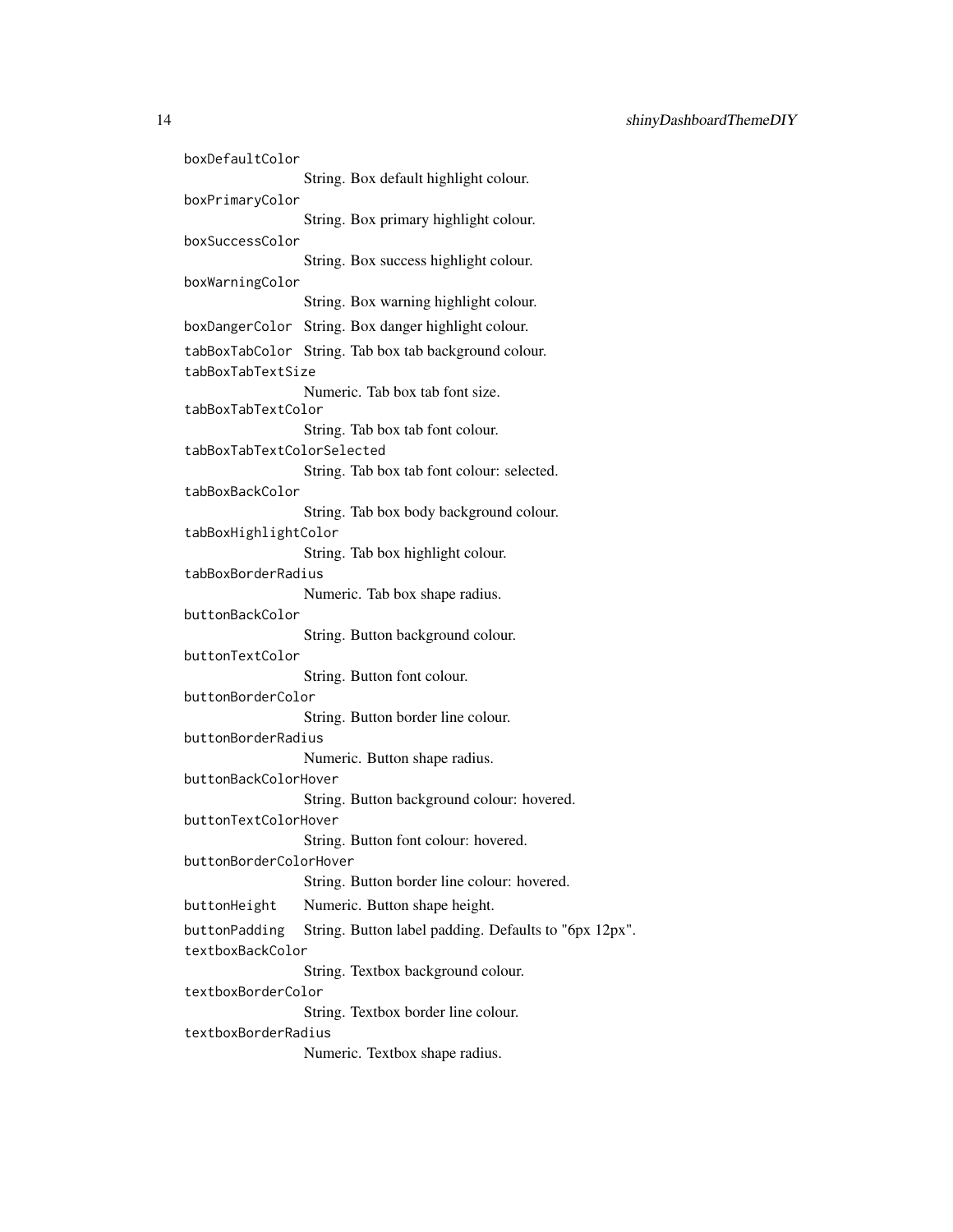```
textboxBackColorSelect
                 String. Textbox background colour: selected.
textboxBorderColorSelect
                  String. Textbox border line colour: selected.
textboxHeight Numeric. Textbox shape height.
textboxPadding String. Textbox text padding. Defaults to "6px 12px".
tableBackColor String. Table background colour.
tableBorderColor
                  String. Table border line colour.
tableBorderTopSize
                 Numeric. Table header line size.
tableBorderRowSize
                  Numeric. Table row separator line size.
primaryFontColor
                  String. Primary status highlight font colour.
successFontColor
                  String. Success status highlight font colour.
warningFontColor
                 String. Warning status highlight font colour.
dangerFontColor
                  String. Danger status highlight font colour.
infoFontColor String. Info status highlight font colour.
boxInfoColor String. Box info highlight colour.
```
#### Value

CSS code. Theme for a shinydashboard application.

#### See Also

[shinyDashboardThemes,](#page-17-1)[shinyDashboardLogoDIY,](#page-8-1)[cssGradientThreeColors](#page-1-1)

#### Examples

```
customTheme <- shinyDashboardThemeDIY(
```

```
### general
appFontFamily = "Arial"
,appFontColor = "rgb(0,0,0)"
,primaryFontColor = "rgb(0,0,0)"
, infoFontColor = "rgb(0,0,0)"
,successFontColor = "rgb(0,0,0)"
, warningFontColor = "rgb(0, 0, 0)",dangerFontColor = "rgb(0,0,0)"
, bodyBackColor = "rgb(248, 248, 248)"
```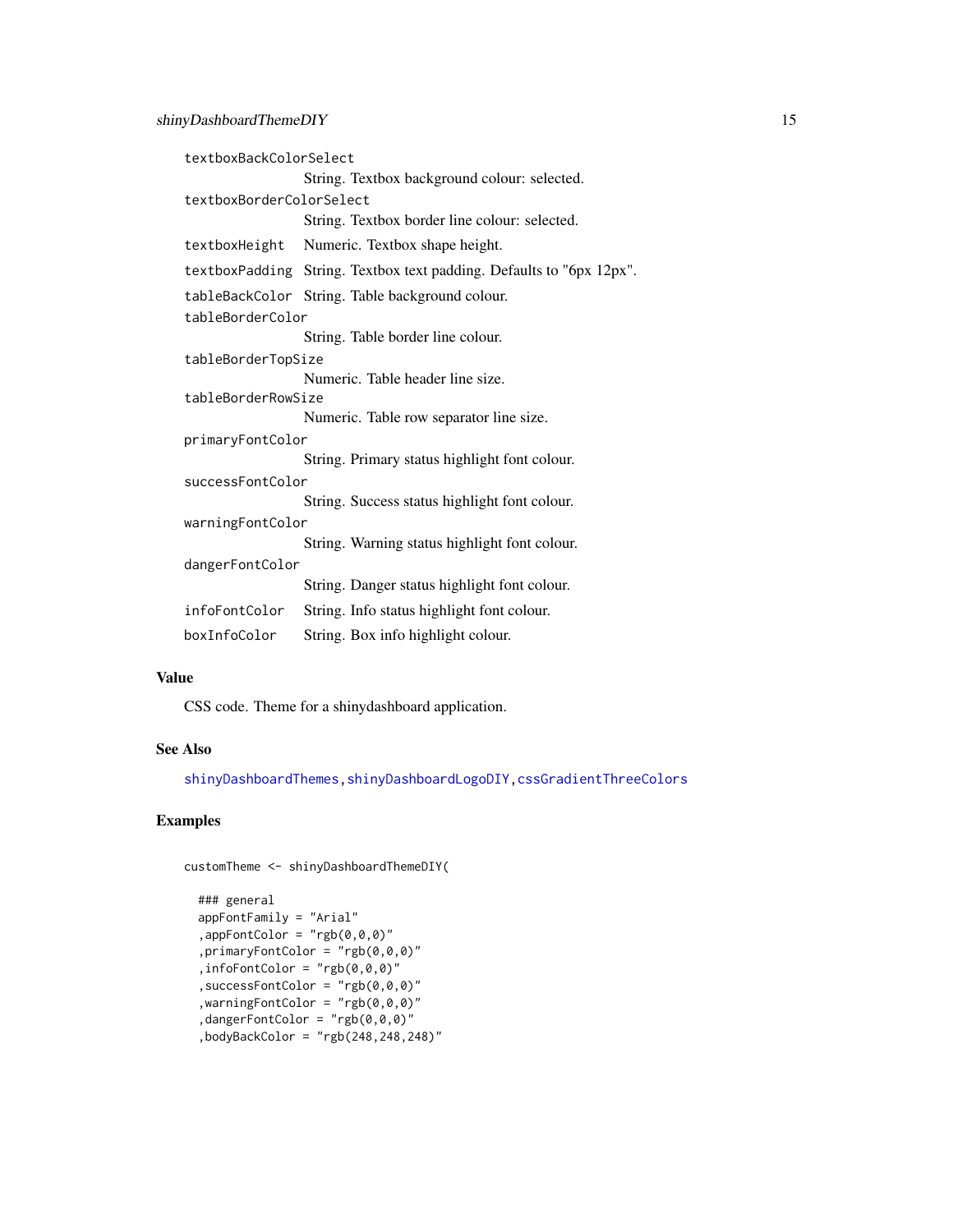```
### header
,logoBackColor = "rgb(23,103,124)"
,headerButtonBackColor = "rgb(238,238,238)"
,headerButtonIconColor = "rgb(75,75,75)"
,headerButtonBackColorHover = "rgb(210,210,210)"
,headerButtonIconColorHover = "rgb(0,0,0)"
,headerBackColor = "rgb(238,238,238)"
,headerBoxShadowColor = "#aaaaaa"
,headerBoxShadowSize = "2px 2px 2px"
### sidebar
,sidebarBackColor = cssGradientThreeColors(
  direction = "down"
  ,colorStart = "rgb(20,97,117)"
  ,colorMiddle = "rgb(56,161,187)"
  ,colorEnd = "rgb(3,22,56)"
  ,colorStartPos = 0
  ,colorMiddlePos = 50
  ,colorEndPos = 100
\lambda,sidebarPadding = 0
,sidebarMenuBackColor = "transparent"
, sidebarMenuPadding = 0
,sidebarMenuBorderRadius = 0
,sidebarShadowRadius = "3px 5px 5px"
,sidebarShadowColor = "#aaaaaa"
,sidebarUserTextColor = "rgb(255,255,255)"
,sidebarSearchBackColor = "rgb(55,72,80)"
,sidebarSearchIconColor = "rgb(153,153,153)"
,sidebarSearchBorderColor = "rgb(55,72,80)"
,sidebarTabTextColor = "rgb(255,255,255)"
,sidebarTabTextSize = 13
,sidebarTabBorderStyle = "none none solid none"
,sidebarTabBorderColor = "rgb(35,106,135)"
,sidebarTabBorderWidth = 1
,sidebarTabBackColorSelected = cssGradientThreeColors(
  direction = "right"
  ,colorStart = "rgba(44,222,235,1)"
  ,colorMiddle = "rgba(44,222,235,1)"
  ,colorEnd = "rgba(0,255,213,1)"
  ,colorStartPos = 0
  ,colorMiddlePos = 30
  ,colorEndPos = 100
)
,sidebarTabTextColorSelected = "rgb(0,0,0)"
```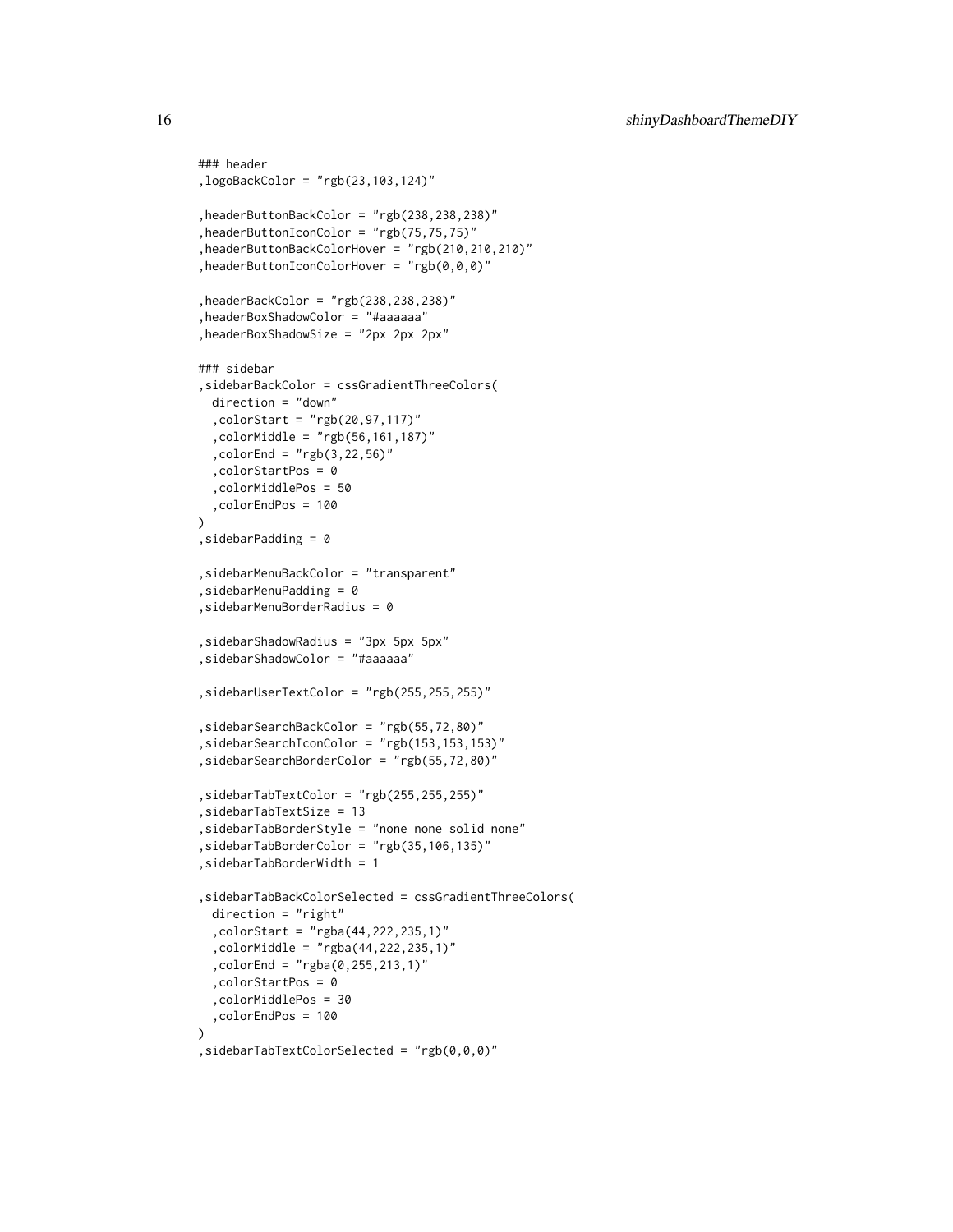```
,sidebarTabRadiusSelected = "0px 20px 20px 0px"
,sidebarTabBackColorHover = cssGradientThreeColors(
  direction = "right"
  ,colorStart = "rgba(44,222,235,1)"
  ,colorMiddle = "rgba(44,222,235,1)"
  ,colorEnd = "rgba(0,255,213,1)"
  ,colorStartPos = 0
  ,colorMiddlePos = 30
  ,colorEndPos = 100
\lambda,sidebarTabTextColorHover = "rgb(50,50,50)"
,sidebarTabBorderStyleHover = "none none solid none"
,sidebarTabBorderColorHover = "rgb(75,126,151)"
,sidebarTabBorderWidthHover = 1
,sidebarTabRadiusHover = "0px 20px 20px 0px"
### boxes
,boxBackColor = "rgb(255,255,255)"
,boxBorderRadius = 5
,boxShadowSize = "0px 1px 1px"
,boxShadowColor = "rgba(0,0,0,.1)",boxTitleSize = 16
,boxDefaultColor = "rgb(210,214,220)"
,boxPrimaryColor = "rgba(44,222,235,1)"
,boxInfoColor = "rgb(210,214,220)"
, boxSuccessColor = "rgba(0, 255, 213, 1)",boxWarningColor = "rgb(244,156,104)"
,boxDangerColor = "rgb(255,88,55)"
,tabBoxTabColor = "rgb(255,255,255)"
,tabBoxTabTextSize = 14
,tabBoxTabTextColor = "rgb(0,0,0)"
,tabBoxTabTextColorSelected = "rgb(0,0,0)"
,tabBoxBackColor = "rgb(255,255,255)"
,tabBoxHighlightColor = "rgba(44,222,235,1)"
,tabBoxBorderRadius = 5
### inputs
, but tonBackColor = "rgb(245, 245, 245)",buttonTextColor = "rgb(0,0,0)"
,buttonBorderColor = "rgb(200,200,200)"
,buttonBorderRadius = 5
,buttonBackColorHover = "rgb(235,235,235)"
,buttonTextColorHover = "rgb(100,100,100)"
,buttonBorderColorHover = "rgb(200,200,200)"
,textboxBackColor = "rgb(255,255,255)"
,textboxBorderColor = "rgb(200,200,200)"
,textboxBorderRadius = 5
,textboxBackColorSelect = "rgb(245,245,245)"
,textboxBorderColorSelect = "rgb(200,200,200)"
```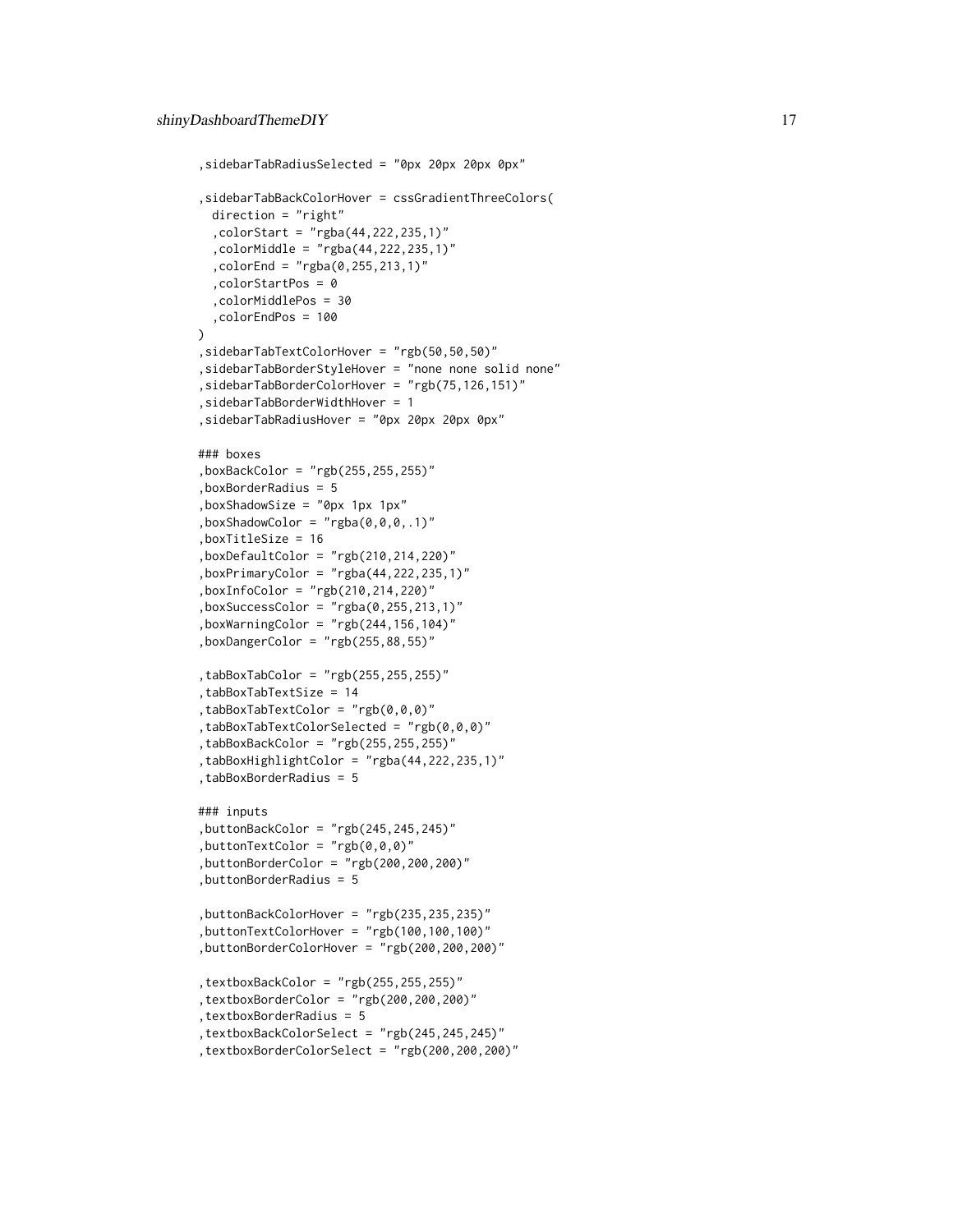```
### tables
  ,tableBackColor = "rgb(255,255,255)"
  ,tableBorderColor = "rgb(240,240,240)"
  ,tableBorderTopSize = 1
  ,tableBorderRowSize = 1
)
```
<span id="page-17-1"></span>shinyDashboardThemes *shinyDashboardThemes*

#### Description

Calls a custom theme object created using shinyDashboardThemeDIY

#### Usage

shinyDashboardThemes(theme)

#### Arguments

theme String. Name of theme to be used

#### Value

CSS code. Theme for shinydashboard.

#### Available themes

- blue\_gradient: Demonstrates use of gradients, shadows and rounded corners.
- flat\_red: Flat colour theme with red highlights.
- grey\_light: Lightweight grey theme.
- grey\_dark: Demonstrates use of inverted dark colour schemes.
- onenote: Styled similarly to the OneNote application.
- poor\_mans\_flatly: Poor man's version of the [Flatly](https://bootswatch.com/flatly/) theme.
- purple\_gradient: Demonstrates use of dark gradients and rounded corners.

#### See Also

[shinyDashboardThemeDIY,](#page-9-1) [shinyDashboardLogo](#page-7-1)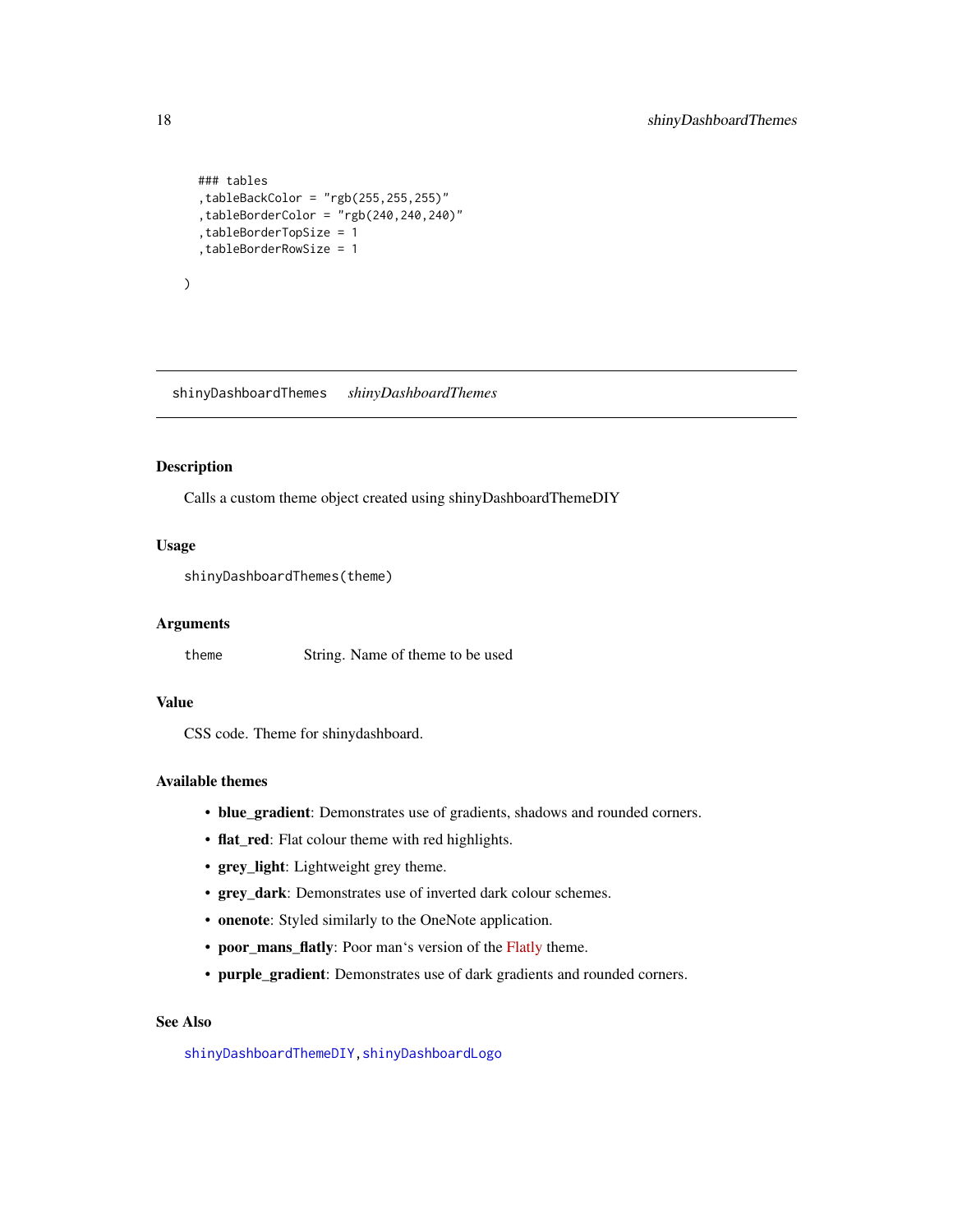<span id="page-18-0"></span>theme\_blue\_gradient 19

#### Examples

```
#...
### ui body
#dashboardBody(
 ### changing theme
 shinyDashboardThemes(
   theme = "blue_gradient"
 \mathcal{L}### ui tabs
 #,tabItems(
 # tabItem(
 \# ...
```
theme\_blue\_gradient *theme\_blue\_gradient*

#### Description

Blue Gradient theme for a shinydashboard application

#### Usage

theme\_blue\_gradient

#### Format

An object of class shiny.tag of length 3.

#### Value

Object produced by shinyDashboardThemeDIY

#### See Also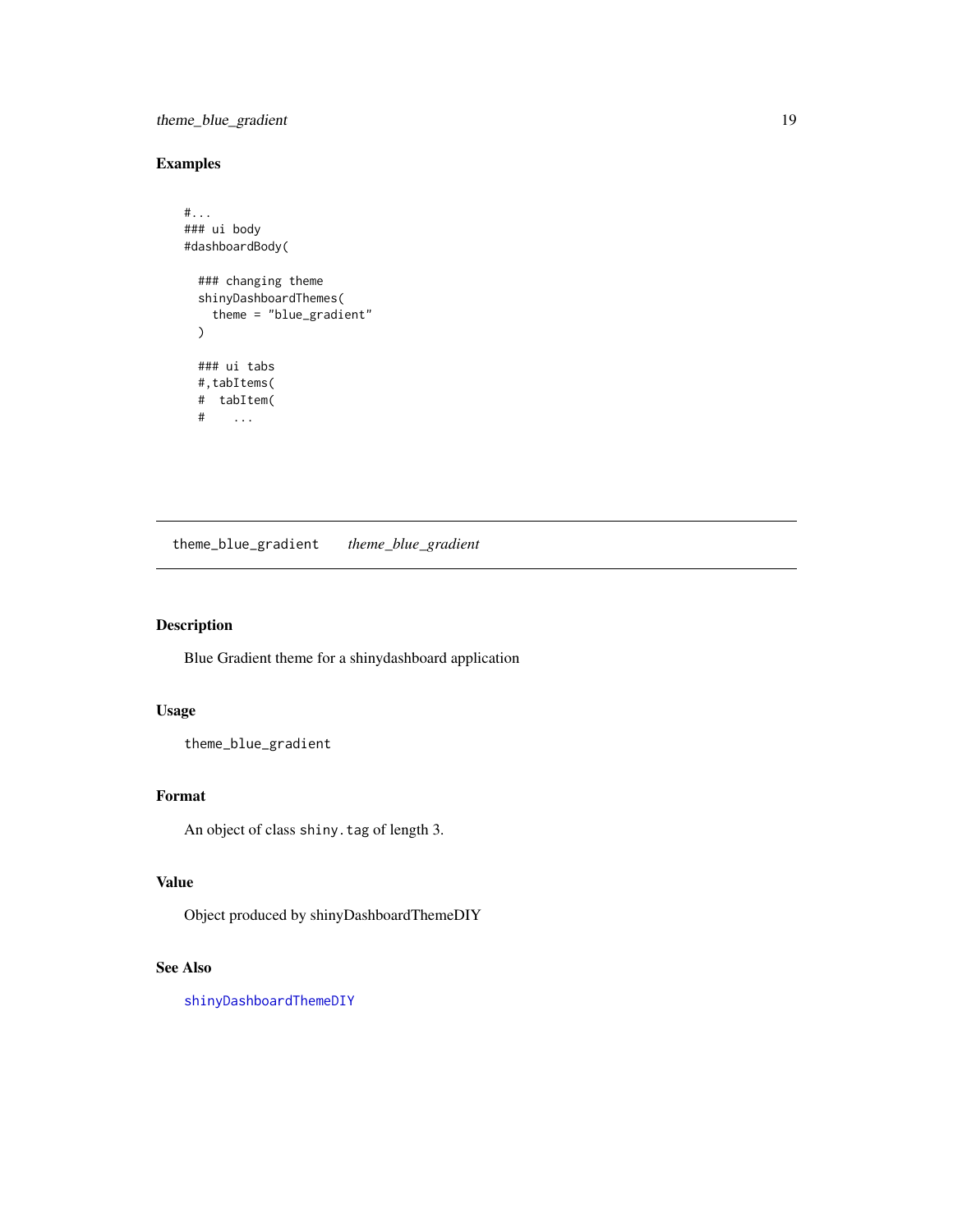<span id="page-19-0"></span>theme\_flat\_red *theme\_flat\_red*

#### Description

Flat Red theme for a shinydashboard application

#### Usage

theme\_flat\_red

#### Format

An object of class shiny.tag of length 3.

#### Value

Object produced by shinyDashboardThemeDIY

#### See Also

[shinyDashboardThemeDIY](#page-9-1)

theme\_grey\_dark *theme\_grey\_dark*

#### Description

Grey Dark theme for a shinydashboard application

#### Usage

theme\_grey\_dark

#### Format

An object of class shiny.tag of length 3.

#### Value

Object produced by shinyDashboardThemeDIY

#### See Also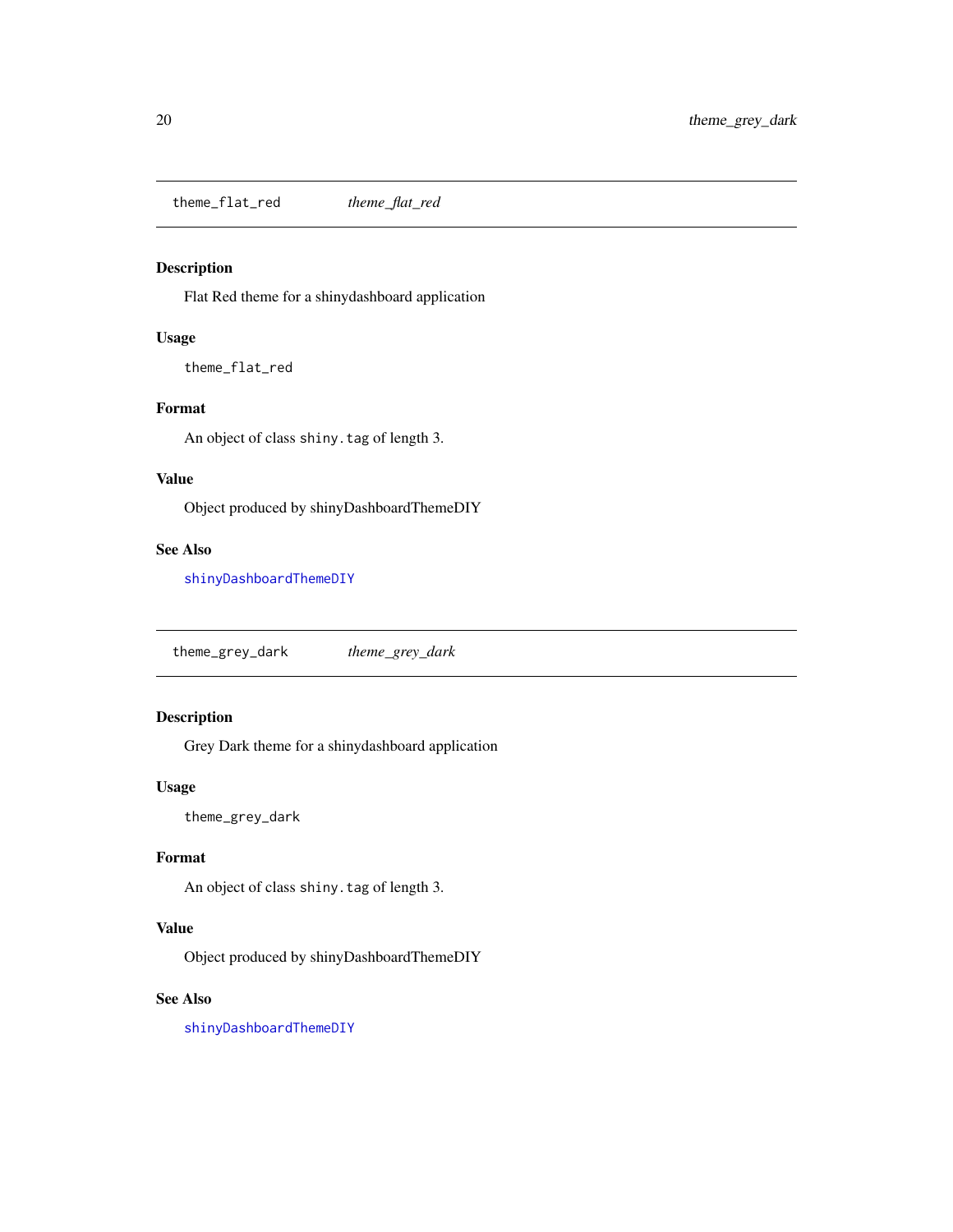#### <span id="page-20-0"></span>Description

Grey Light theme for a shinydashboard application

#### Usage

theme\_grey\_light

#### Format

An object of class shiny.tag of length 3.

#### Value

Object produced by shinyDashboardThemeDIY

#### See Also

[shinyDashboardThemeDIY](#page-9-1)

theme\_onenote *theme\_onenote*

#### Description

OneNote theme for a shinydashboard application

#### Usage

theme\_onenote

#### Format

An object of class shiny.tag of length 3.

#### Value

Object produced by shinyDashboardThemeDIY

#### See Also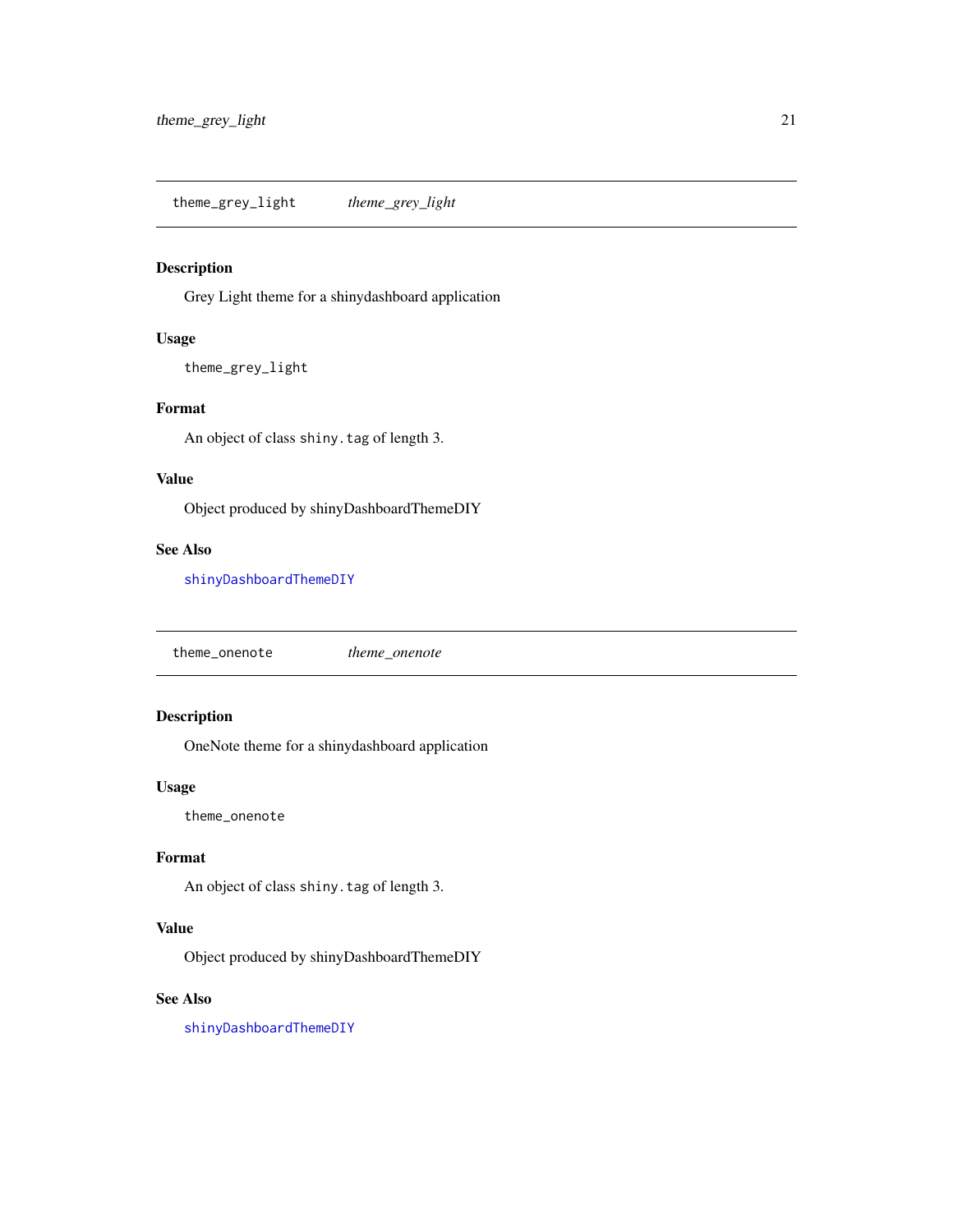<span id="page-21-0"></span>theme\_poor\_mans\_flatly

*theme\_poor\_mans\_flatly*

#### Description

Poor Man's Flatly theme for a shinydashboard application

#### Usage

theme\_poor\_mans\_flatly

#### Format

An object of class shiny.tag of length 3.

#### Value

Object produced by shinyDashboardThemeDIY

#### See Also

[shinyDashboardThemeDIY](#page-9-1)

theme\_purple\_gradient *theme\_purple\_gradient*

#### Description

Purple Gradient theme for a shinydashboard application

#### Usage

theme\_purple\_gradient

#### Format

An object of class shiny.tag of length 3.

#### Value

Object produced by shinyDashboardThemeDIY

#### See Also